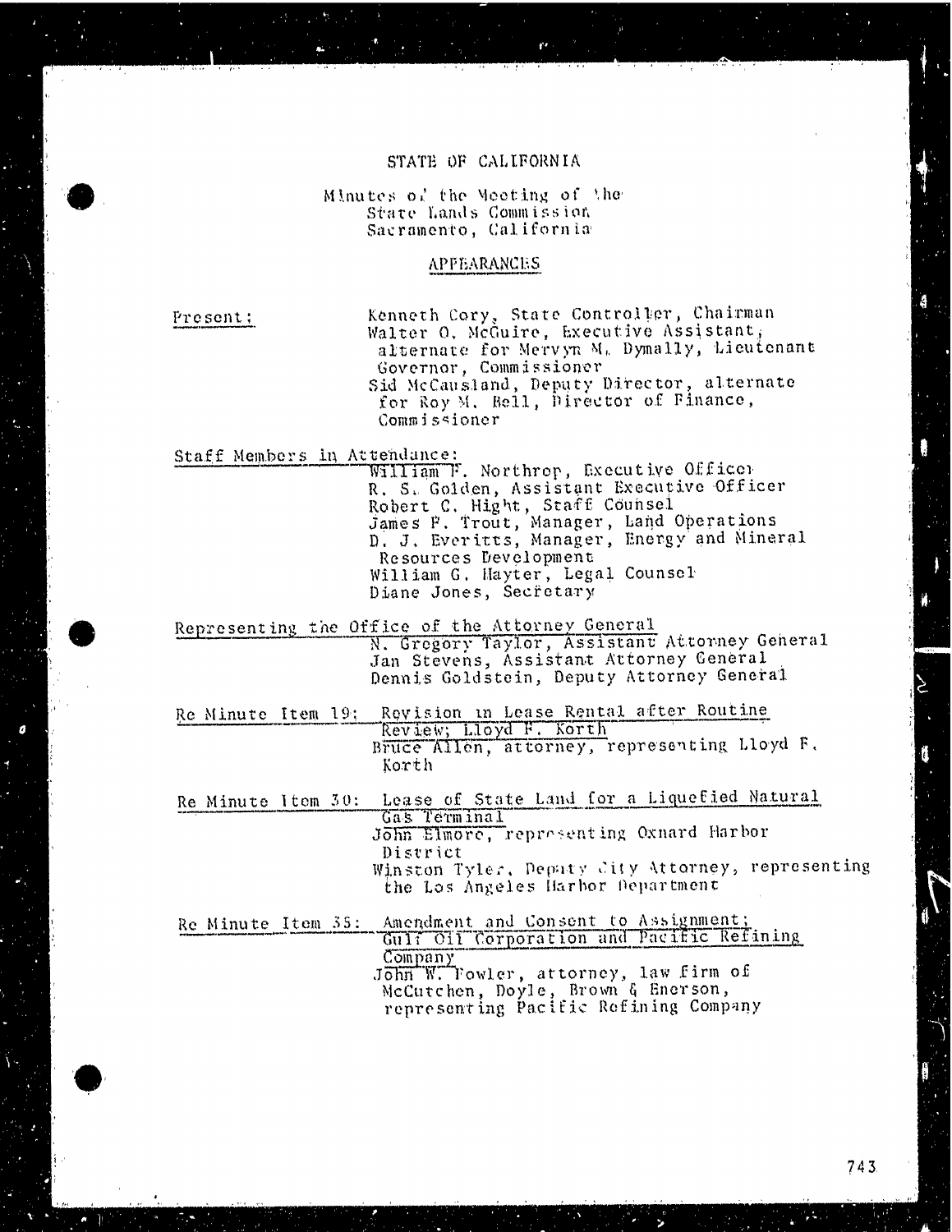## MINUTES OF THE STATE LANDS COMMISSION MEETING OF JUNE 24, 1976

Chairman Kenneth Cory, State Controller, called<br>meeting of the from Lands Commission to order a meeting of the State Lands Commission to order at 10:00 a.m. in Room 6028, State Capitol. Other members present included<br>Commission-alternates Walter O. McGuire, Executive Assistant, Commission -alternates Walter O. McGuire, Executive Assistant; representing Mervyn M. Dymally, Lieutenant Governor, Commissioner; and Sid McCausland, Deputy Director, representation of the Commission senting Roy M. Bell, Director of Finance, Commission

The minutes of the meeting of May 27, 1976, were approved a's written.

#### EXECUTIVE OFFICER'S REPORT

William F. Northrop, Executive Officer, reported that passage of the Coastal Commission bill presently being heard in the Legislature, may fail, Chairman Cory asked what the State Lands Commission can do to carry out the wishes of the people should the legislation fail. Mr. Northrop stated that staff has advised that there is ample legislative authority to allow the State Lands Commission to adopt administrative rules and regulations to put into effect many of the recommendations affecting this area of sove. edgn ownership. With that in mind,<br>Chairman Cory instructed the staff to report back to the Chairman Cory instructed the staff to report Commission on those policies of the Coastal Commission might be implemented by the State Lands Commis

Mr. Northrop also reported on the draft report conce disposition of Alaskan oil and gas resources. lack of an overview of what future energy requirements of California are and what the impacts of pending decisions may be on the future, Mr. McCausland suggested that the staff<br>arrange an informal work session with the Energy Commission arrange an informal work session with the Energy Commission of the Energy Commission of the Energy Commission to discuss lead role responsibilities with report. Mr. Northrop stated the staff would do tion, Chairman Cory recommended that the report be and released as a working draft, subject to any future revisions. Commission-alternate McCausland moved and Commission-alternate McGuire seconded that recommendation,

Mr. Northrop's written report is attached as Exhibit "A" and by reference made a part hereof.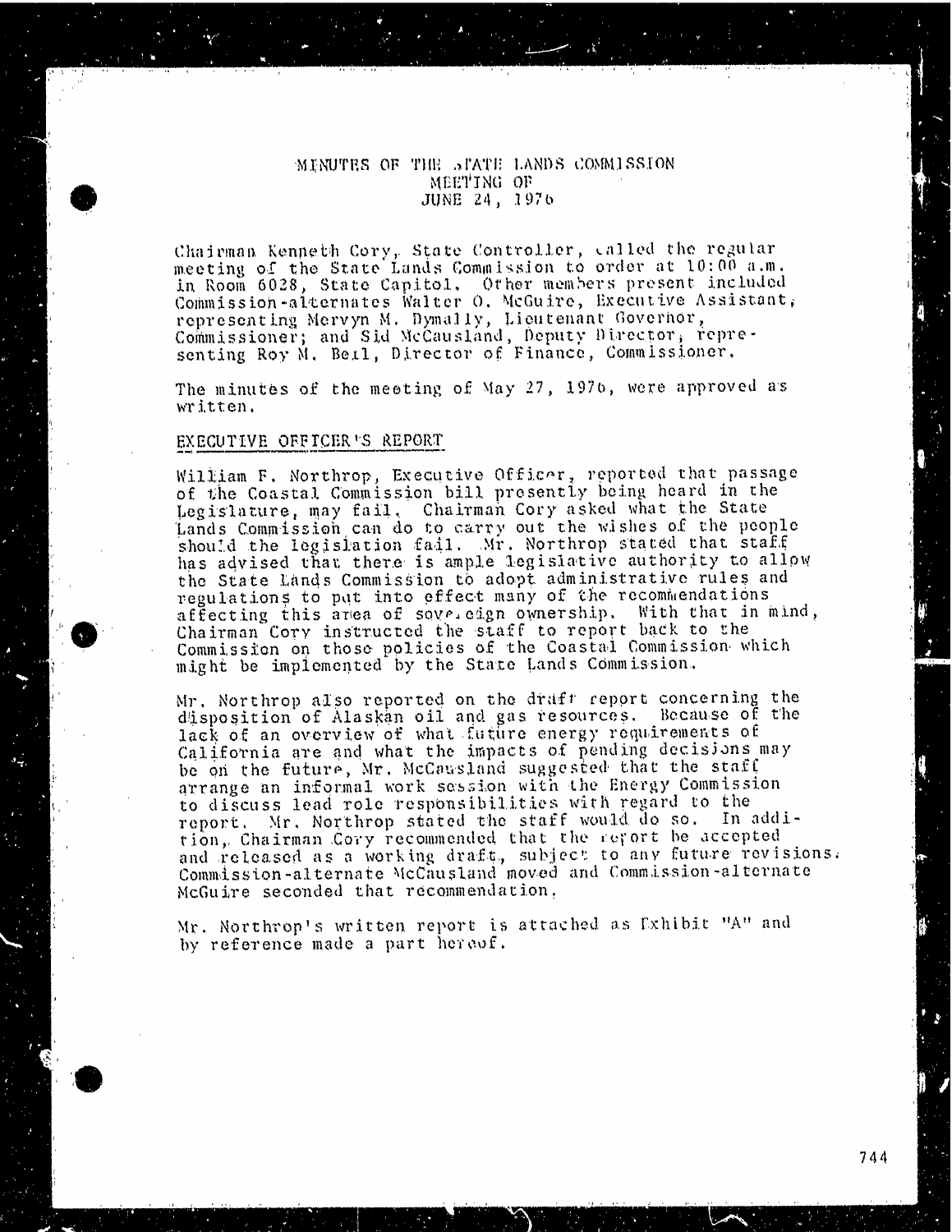## I XIIIBIT "A"

# EXECUTIVE UFFICER'S REPORT BY WILLIAM 57 NYBIR'  $\sum_{n=1}^{\infty}$

## COASTAL COMMISSION

WHEN PROPOSITION 20 WAS PASSED BY THE ELECTORATE IN 1972, THE PEOPLE OF CALIFORNIA DECLARED THAT THE CALIFORNIA COASTAL ZONE IS A DISTINCT AND VALUABLE NATURAL RESOURCE BELONGING TO ALL THE PEOPLE. THE CALIFORNIA COASTAL ZONE CONSERVATION ACT OF 1972, PROPOSITION 20'S OFFICIAL TITLE, ALSO DECLARED THAT IT IS THE POLICY OF THE STATE TO PRESERVE, PROTECT, AND WHERE POSSIBLE, TO RESTORE THE RESOURCES OF THE COASTAL ZONE,

THE BASIC PREMISE OF PROPOSITION 20, THE COASTAL ZONE CONSERVATION ACT OF 1972, IS THE SAME FOUNDATION THAT THIS COMMISSION HAS BEEN OPERATING FROM FOR THE PAST 18 MONTHS: THE PEOPLE OF CALIFORNIA OWN THE COASTAL ZONE AND TO THEM ALL THE BENEFITS OF SUCH OWNERSHIP SHOULD ACCRUE ,

IN THE FOUR YEARS FOLLOWING THE PASSAGE OF PROPOSITION 20, THE STATE COASTAL COMMISSIONS AND REGIONAL COASTAL COMMISSIONS HAVE LABORED LONG AND HARD TO DEFINE THOSE AREAS OVER WHICH THE STATE SHOULD CONTINUE TO EXERCISE CONTROL OF LOCAL ZONING DECISIONS, IT IS THIS INVOLVEMENT IN LOCAL GOVERNMENT JURISDICTION THAT HAS DEVELOPED INTO A STUMBLING BLOCK IN THE LEGISLATURE PREVENTING PASSAGE OF A LONG-TERM COASTAL PLAN AND A PERMANENT STATE COASTAL COMMISSION, TO DATE, THE SENTIMENT EXPRESSED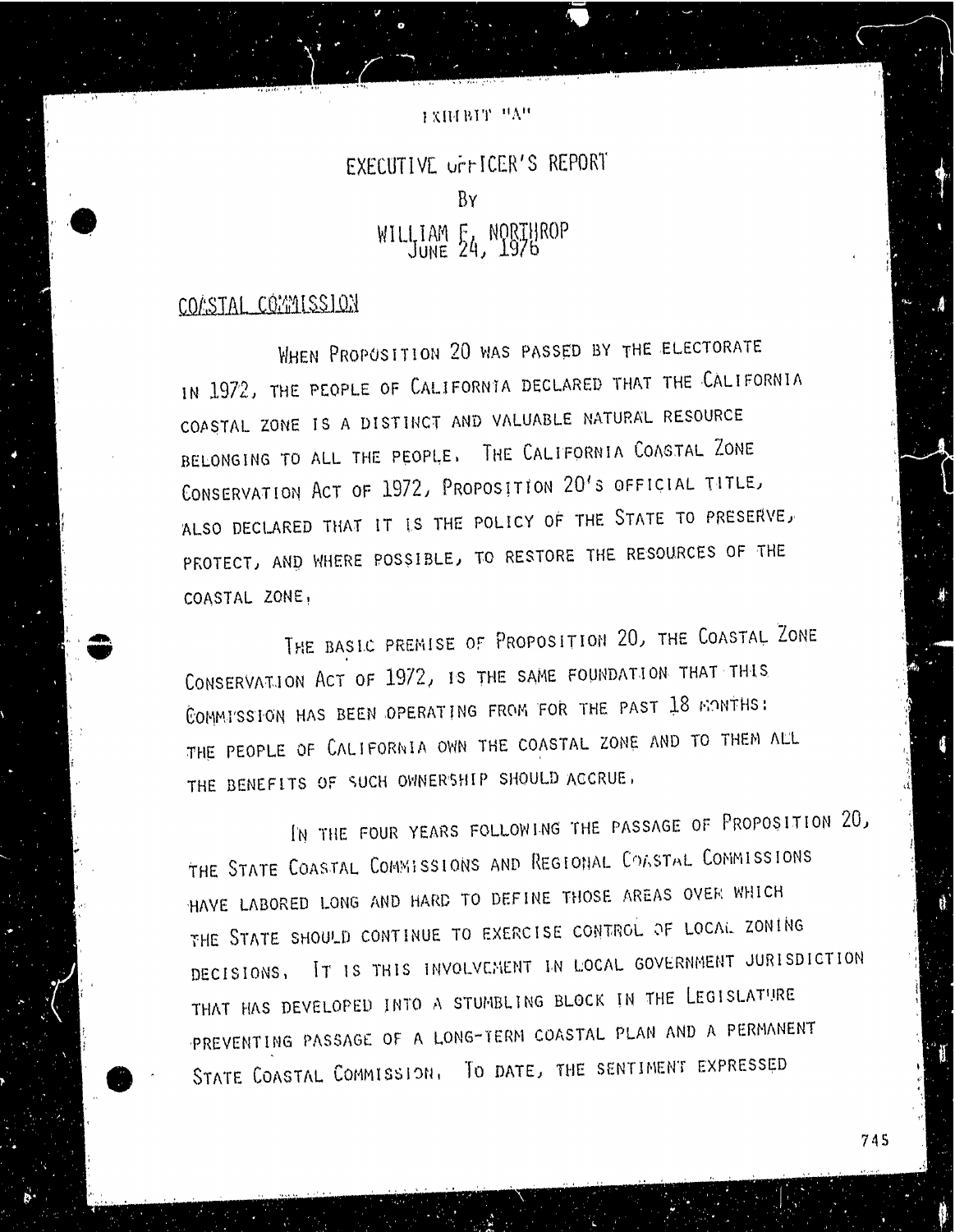BY THE STATE LEGISLATURE HAS BEEN THAT THEY SUPPORT MEASURES FOR THE PRESERVATION OF THE COASTLINE ITSELF BUT NOT EXTREME MEASURES OF LAND USE PLANNING ON THE COASTAL UPLANDS,

-2-

AS TO THIS AREA, FROM THE MEAN HIGH TIDE OUT TO THE THREE MILE LIMIT, THE STATE LANDS COMMISSION PRESENTLY HAS THE MOST EXTENSIVE MANAGEMENT STEWARDSHIP OF ANY STATE AGENCY. UNCODIFIED INTENT AND POLICY OF THIS COMMISSION ALREADY COINCIDES WITH THE VAST MAJORITY OF LAND USE PRESERVATION MEASURES AS RECOMMENDED IN THE COASTAL PLAN. AMPLE LEGISLATIVE AUTHORITY HAS ALREADY BEEN GIVEN TO THIS COMMISSION, WITH WHICH TO ENFORCE MOST OF THE LAND USE POLICIES FOR COASTLINE PRESERVATION,

MANY OF THE COASTAL COMMISSION'S PROPOSALS DEAL WITH LAND USES FROM THE MEAN HIGH TIDE LINE OUT TO THE LIMITS OF STATE SOVEREIGN OWNERSHIP, THERE IS CURRENTLY AMPLE LEGISLATIVE AUTHORITY IC ALLOW THE STATE LANDS COMMISSION TO ADOPT ADMINISTRATIVE RULES AND REGULATIONS TO PUT INTO EFFECT MANY OF THE RECOMMENDATIONS AFFECTING THIS AREA OF SOVEREIGN OWNERSHIP,

THIS ITEM IS BROUGHT TO YOUR ATTENTION TO SEEK YOUR CONCURRENCE IN THE STAFF TAKING THE NECESSARY STEPS TO INITIATE THOSE ACTIONS THAT WILL ALLOW THE COMMISSION TO ADOPT AS POLICY THOSE ELEMENTS OF THE COASTAL PLAN WHICH PERTAIN TO THE AREAS OF STATE LANDS.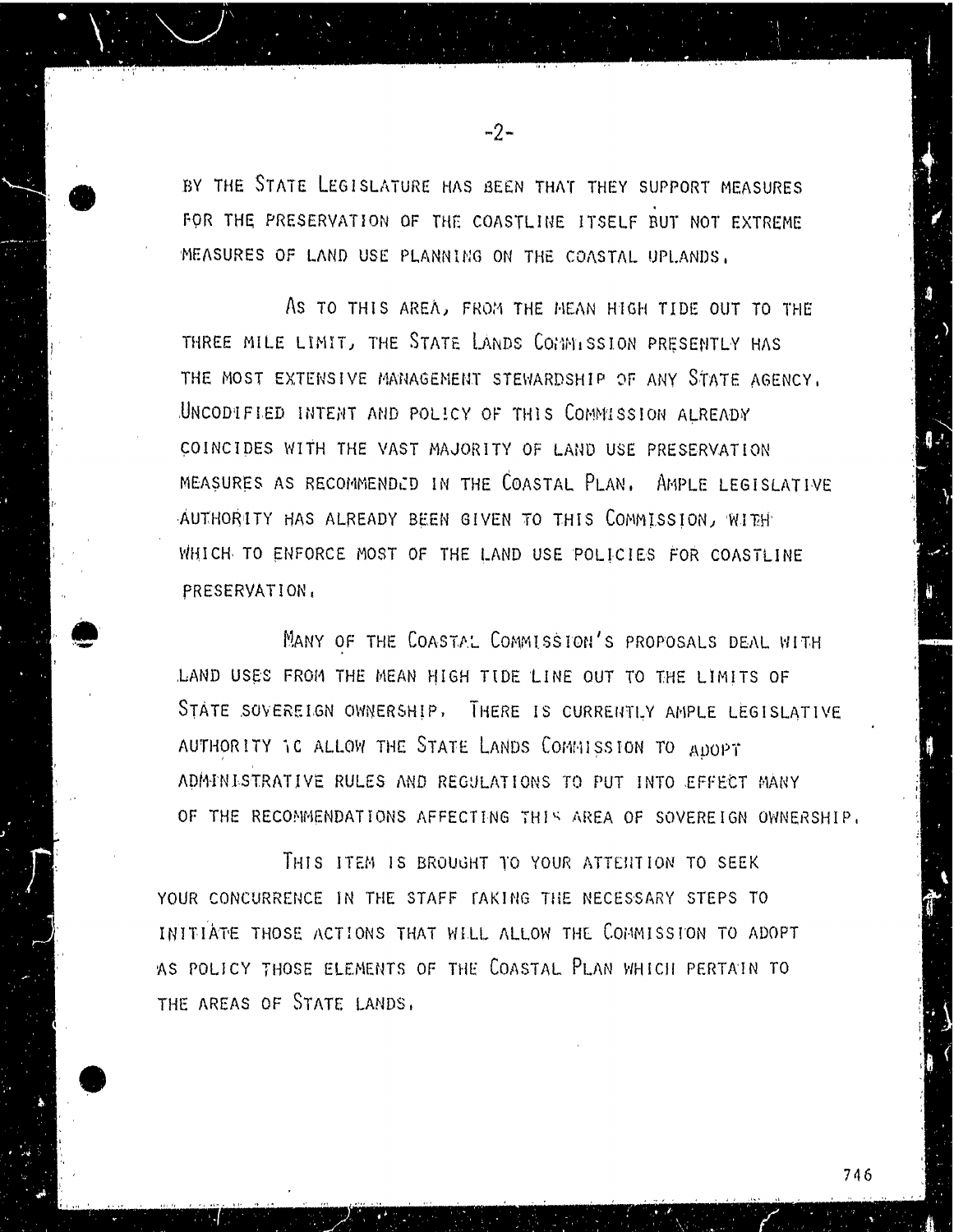ALASKAN OIL AND GAS DISPOSITION STUDY.<br>ON JUNE 8, 1976, STAFF SUBMITTED TO YOU A DRAFT OF A STUDY WHICH RESPONDS TO YOUR INQUIRIES RELATIVE TO THE PROPOSED OR PROBABLE DISPOSITION OF ALASKAN OIL AND GAS RESOURCES, STAFF HAS FOCUSED ON THE MAJOR ISSUES FACING THIS COMMISSION AND OTHER STATE DECISION MAKERS ON EXISTING AND ANTICIPATED PROJECTS RESULTING FROM THE ANTICIPATED IMPORTATION OF SUCH RESOURCES TO THE "LOWER 48". IN ADDITION, IT SETS FORTH INFORMATION AND ISSUES YET TO BE ADDRESSED. WE BELIEVE THIS REPOPT IS A COMPREHENSIVE COMPILATION OF INDUSTRY AND GOVERNMENT DATA AND PROFOSALS. AS SUCH, THE STUDY, IF GOVERNMENT DATA AND PROPOSED AND PROPOSED AND REGULA ACCEPTED, WOULD BE USEFUL TO OTHER PLANNING AND REGULATORY OF THE USEFUL TO OTHER PLANNING AND REGULATORY OF THE USEFUL TO A REGULAR PLANNING AND REGULAR PLANNING AND REGULAR PLANNING AND REGULAR PLANNING AND REGULAR PLANN AGENCIES WITHIN THE STATE,

-3-

# FEA HEARING

AS WE DISCUSSED LAST MEETING, I APPEARED BEFORE THE RULE-MAKING BODY OF THE FEDERAL ENERGY ADILINISTRATION IN LOS ANGELES. I ONCE AGAIN REPORTED THE ADVERSE EFFECTS ON CALIFORNIA PRODUCTION BY THE CONTINUED SHORTSIGHTEDNESS OF THE FEA IN FAILING TO UNDERSTAND THAT THE CONTINUATION OF THE HEAVY GRAVITY PENALTY FOR CALIFORNIA CRUDE OIL WILL RESULT IN ECUNOMIC LIMITATIONS THAT MAKE RECOVERY OF THE MAXIMUM AMOUNT OF OIL IMPOSSIBLE, AT THE HEARING IN WASHINGTON, D.C. THE OF OIL INFOSCIBLE, AT THE THE ROSSETTION OF THE CIT CITY OF LONG BEACH AGAINST PRESENT AND STATE.